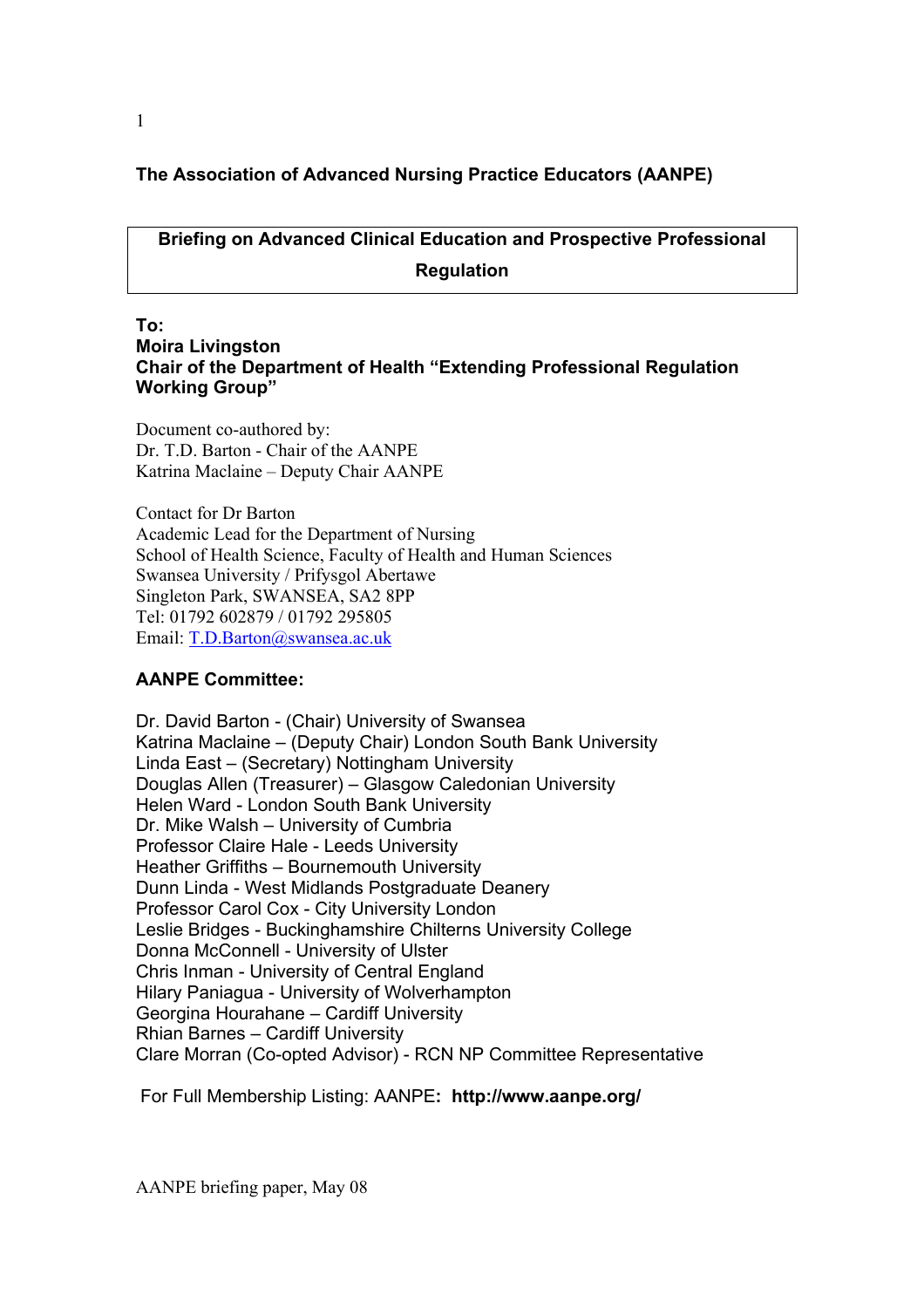## **Introduction:**

This briefing paper outlines the background, rationale, activity and recommendations of the Association of Advanced Nursing Practice Educators (AANPE) in its primary intention of promoting university collaborations to further advanced practice education for nurses (and health professionals) throughout the United Kingdom (UK).

AANPE is a collaboration of 44 UK Universities who are providers of advanced clinical programmes of education for nurses and other allied health professionals.

# **AANPE provides a forum for:**

- Collaborative curriculum development and standard setting for Nurse Practitioner education and advanced clinical education across the 4 countries of the UK.
- Establishing the role and status of Nurse Practitioners through interface with other professions, professional and statutory bodies, commissioners, employers and relevant government bodies
- Collaboration between United States of America (USA) and UK Nurse Practitioner education providers via the National Organisation of Nurse Practitioner Faculties (USA NONPF) and the AANPE.
- Sharing information on national and international developments that are pertinent to Nurse Practitioner and advanced clinical education, to promote best practice.
- Networking, problem sharing, problem solving and mutual support.
- Acting as an expert advisory group for consultation, professional advice and policy development.

# **The Historical Context:**

The literature reveals nurses in specialist roles over one hundred years ago, and clinical nurse specialists (CNSs) were prominent in practice from the 1930s onwards (Hamric and Spross 1989, Manton 1971, Peplau 1965, Storr 1988).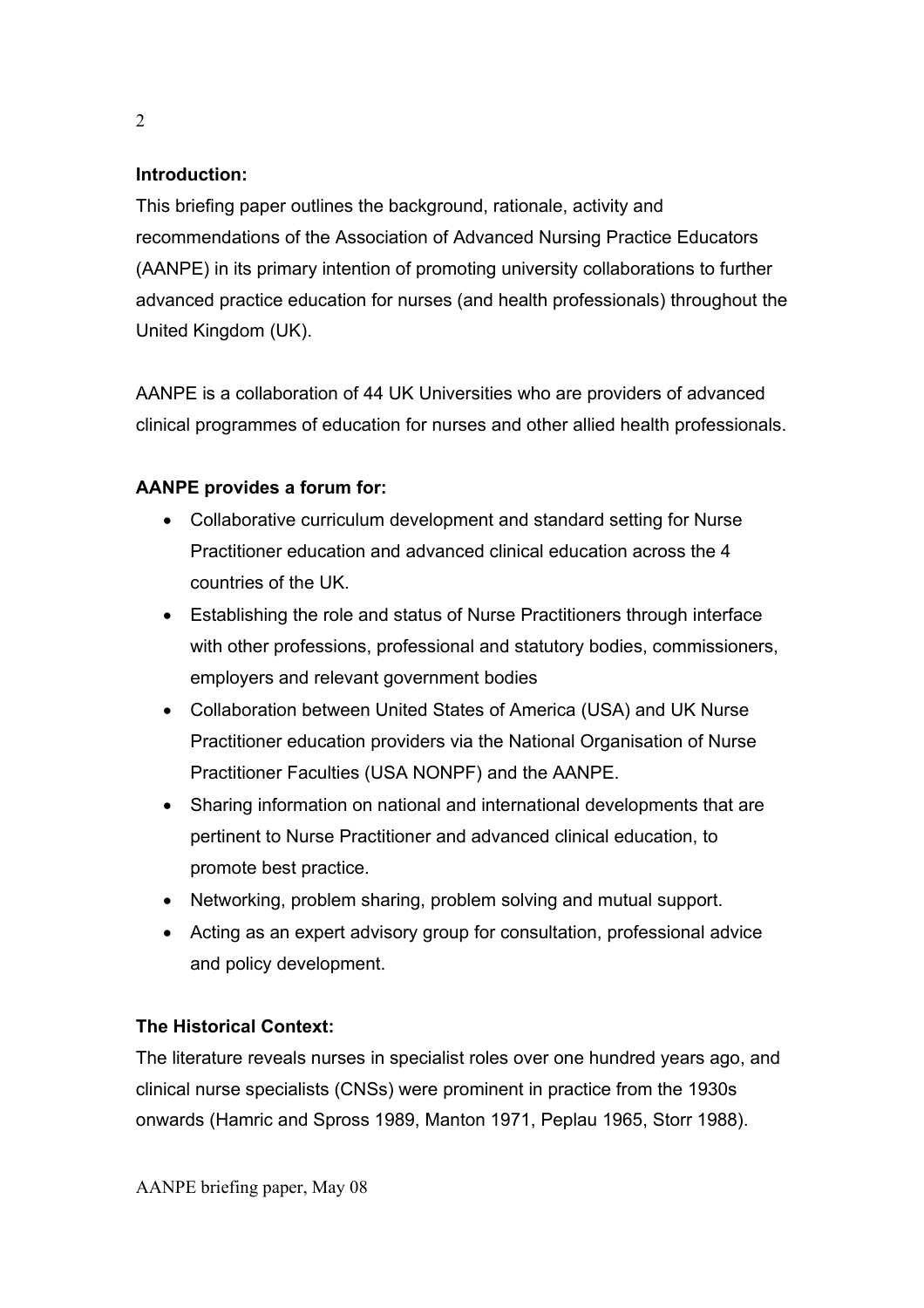However, AANPE sees the introduction of nurse practitioners into primary care in the 1980s as turning point in the development of advanced clinical nursing roles in the UK (Stilwell et al 1987, Stilwell 1988). The introduction of nurse practitioners was viewed as a positive response to prospective shortages of medical staff in primary care, and was made possible due changes in health service organisation and other regulatory and political issues of the time. However, it may also be argued that introduction of nurse practitioners was evidence of the nursing professions aspiration for a more progressive and professional clinical career structure. Thus, the emergence of nurse practitioners represents a defining moment in the development of advanced clinical practice in the nursing (and the allied health professions) in the UK.

## **The development of advanced practice education networks:**

During the 1970s and 1980s clinical nurse specialists were increasing active in clinical practice in the UK, and varied vocational programmes of specialist practice education were also developing to assist them in developing their practice skills. However, it was not until the late 1980s that the pioneers of the UK Nurse Practitioner movement (advanced clinical nurses) first appeared in practice, and it was during the early 1990s before the first university collaboration on nurse practitioner education arose following the implementation and franchise of the RCN 'Nurse Practitioner' Diploma. This subsequently evolved to an accreditation model for quality assurance, which is in place for nurse practitioner programmes at 11 UK Universities, but has also informed many of the other nurse practitioner programmes provided by other Universities.

Early providers recognised the benefits of meeting on a regular basis and as programmes of nurse practitioner and advanced clinical practice education proliferated in the UK the number of universities involved in this early network grew.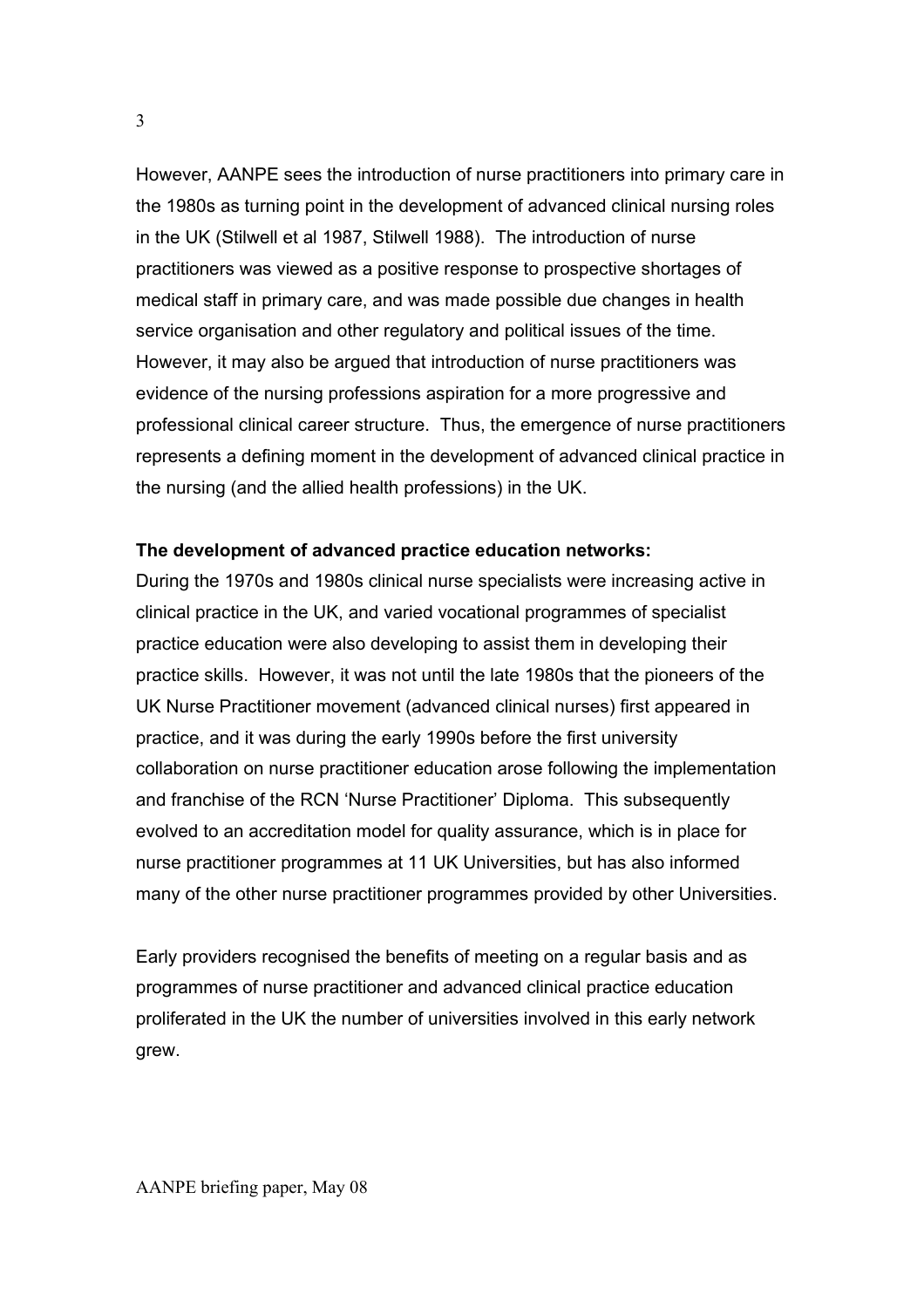To formalise and widen this network further, a UK National Organisation of Nurse Practitioner Faculties (NONPF) was established in November 2001, named to reflect similarities with the comparable organisation within the United States of America (USA), and with the congruent mission of USA NONPF in provision of leadership in promoting quality nurse practitioner education at a national and international level. In 2005 UK NONPF changed its name to the Association of Advanced Nursing Practice Educators (AANPE). By early 2007 the AANPE had widened its membership to embrace 120 academics and other senior health professionals in its distribution lists, and co-opted advisors from both the RCN and NMC to assist in its consultation work.

## **Nurse Practitioners and advanced clinical practice in the UK - Definitions**

There are numerous definitions in the literature and lack of consensus on this definition has proved a significant challenge for healthcare professionals, employers and educators. The two definitions that frame AANPE activities are:

## **NHS Career Framework - Advanced Practitioners - Level 7**

[Advanced Practitioners are] experienced clinical professionals who have developed their skills and theoretical knowledge to a very high standard. They are empowered to make high-level clinical decisions and will often have their own caseload. Non-clinical staff at Level 7 will typically be managing a number of service areas.

Skills for Health (2006), SEHD (2006)

### **Nursing and Midwifery Council**

 "Advanced nurse practitioners are highly experienced and educated members of the care team who are able to diagnose and treat your healthcare needs or refer you to an appropriate specialist if needed."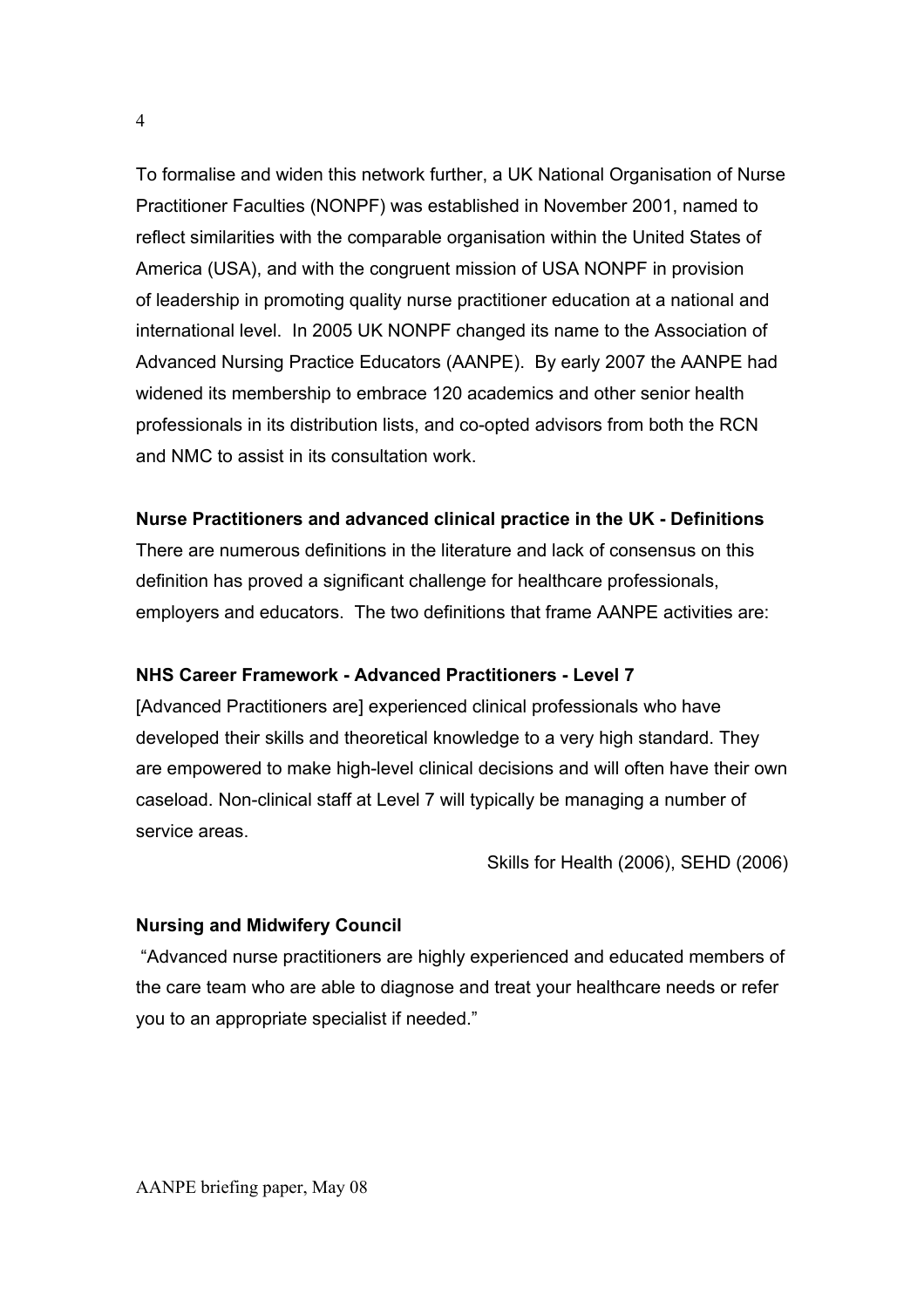Advanced nurse practitioners are highly skilled nurses who can:

- take a comprehensive patient history
- carry out physical examinations
- use their expert knowledge and clinical judgment to identify the potential diagnosis
- refer patients for investigations where appropriate
- make a final diagnosis
- decide on and carry out treatment, including the prescribing of medicines, or refer patients to an appropriate specialist
- use their extensive practice experience to plan and provide skilled and competent care to meet patient's health and social care needs, involving other members of the health care team as appropriate
- ensure the provision of continuity of care including follow-up visits
- assess and evaluate, with patients, the effectiveness of the treatment and care provided and make changes as needed
- work independently, although often as part of a health care team
- provide leadership
- make sure that each patient's treatment and care is based on best practice

NMC (2006)

This definition is underpinned by a set of seven domains and associated

competencies that form a generic standard for advanced nurse practitioner

practice, namely:

- 1. Assessment and management of patient health/illness status
- 2. The nurse/patient relationship
- 3. The education function
- 4. Professional role
- 5. Managing and negotiating health care delivery systems
- 6. Monitoring and ensuring the quality of advanced health care practice
- 7. Respecting culture and diversity

The content of this competency standard has been explicitly linked to, and informed by, the Knowledge and Skills Framework (KSF) (DH, 2004) and current RCN, UK and international thinking on the scope and nature of advanced practice.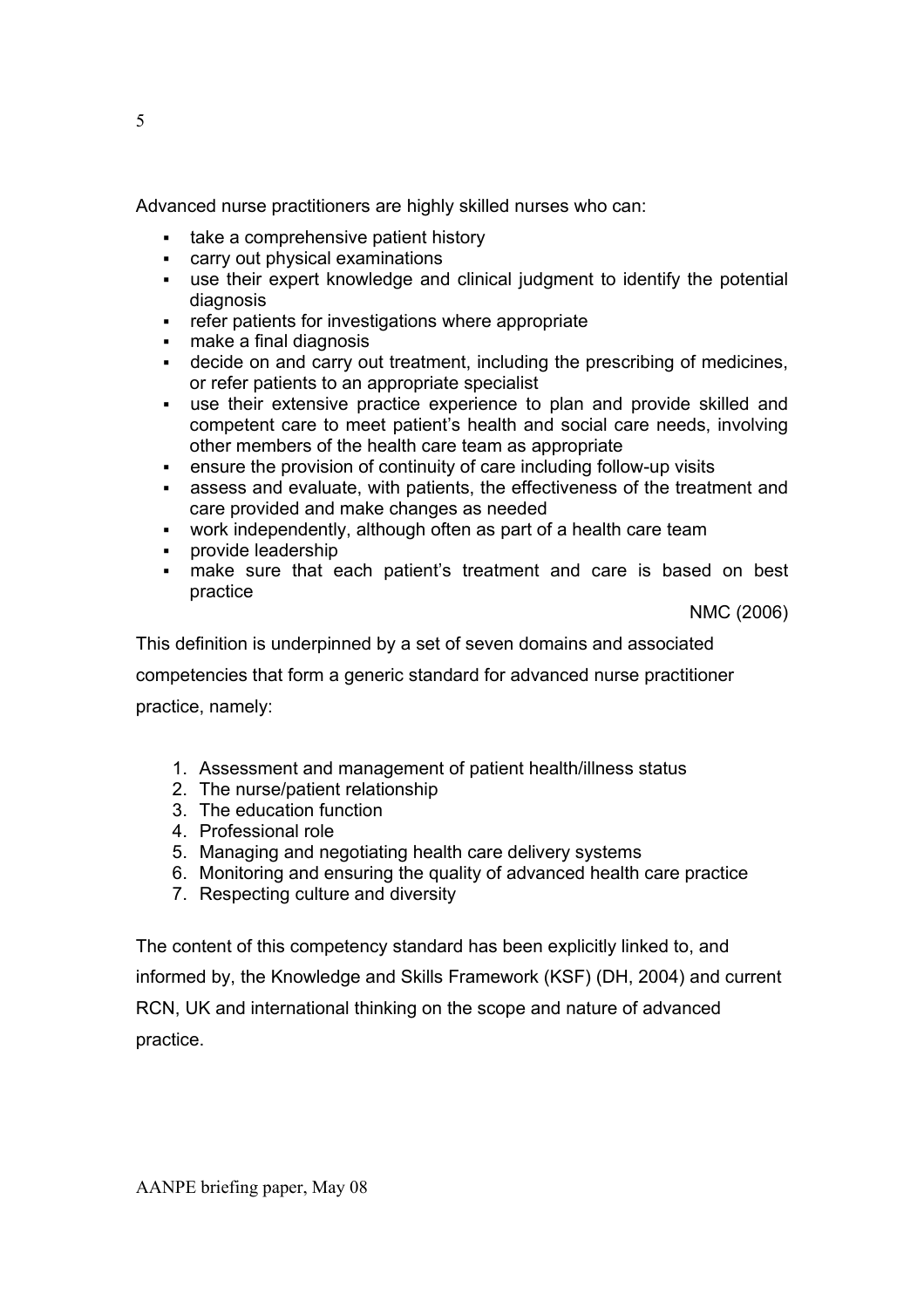## **Promoting a generic competency standard for advanced practice**

The competency standards described above have been used by many UK Universities as the basis for determining the curricula required to develop nurse practitioners, and to ensure that this threshold for delivery of safe and effective practice at an advanced level has been achieved and demonstrated by all programme graduates. This standard has also increasingly been used by nurses, other health professionals, employers and workforce planners as a standard that clearly articulates expectations in relation to clinical and professional practice at an advanced level. It has therefore been proved to be 'fit for purpose'.

Notably, AANPE members have also found the standard to be applicable to allied health professionals who are undertaking advanced clinical practice programmes. Similarly many of the more recent competency frameworks that have been produced, such as the Community Matron, Physician's Assistant, and Emergency Care Practitioner, have significant and substantial overlap with the NMC's proposed standard for an advanced nurse practitioner.

## **The problems**

Despite the existence of these definitions for advanced practice and the provision of high quality advanced practice education by many Universities, significant issues persist that impact on the standard of care that is being delivered by nurses and other health professionals which give rise to serious concerns about public protection.

• Currently the nurse practitioner role is not formally protected, thereby enabling any nurse to adopt the title regardless of the quality or level of role preparation. As a result the title "Nurse Practitioner" has been widely misused by nurses and employers. This has led to increasing concerns about the risks to patients, who might be cared for by a nurse practitioner who has not had any educational preparation to develop the necessary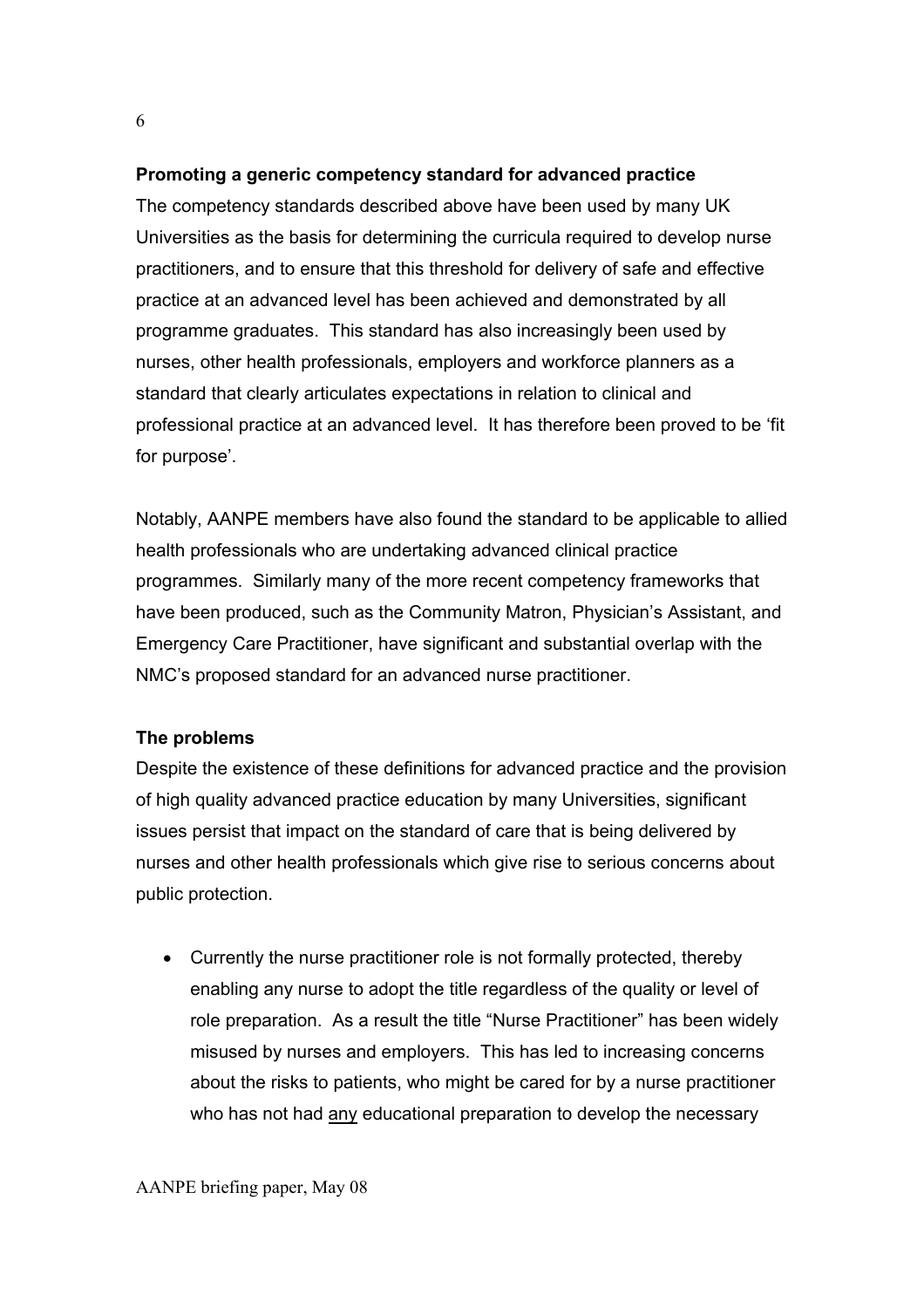knowledge and skills to practice with greater autonomy at an advanced level, nor any assessment of their competence to ensure fitness for practice. Patients are not therefore guaranteed any minimum standards of care from a nurse practitioner, and may in fact be cared for by a nurse practitioner who is "unconsciously incompetent" and not fit for purpose.

- In AANPE's experience, some students accessing nurse practitioner and advanced clinical practice programmes may consider themselves as already suitably knowledgeable and skilled for an advanced clinical role before starting the course, and consequently see the education programme merely as a means to gain a certificate to validate their role. However, once on the programme they realise that, whilst they are experienced nurses, they also have significant learning needs. As they progress through the course they broaden and deepen their knowledge and experience and so become aware of the depth and breadth of patients social holism, pathology, presenting symptoms and clinical care management needs.
- Clinical Governance and risk management strategies have contributed to developing systems for ensuring good standards of health care. However, the need to implement "quick fix" solutions to address workforce demands (for example, implementation of the European Workforce Directive and the need to address access issues) has frequently resulted in establishment of advanced practitioner posts, and subsequent appointments to these posts that lack the commensurate education or development.
- The national educational resource for advanced practice has arisen erratically, varyingly influenced by multiple regional and national initiatives, and often arising simply as an 'ad hoc' response to local need and contractual arrangements with health service providers. From a national perspective this has resulted in an unpredictable and patchwork educational resource provision.
- AANPE is keen to emphasis that university led programmes of advanced practice should be integrated with service led developments and related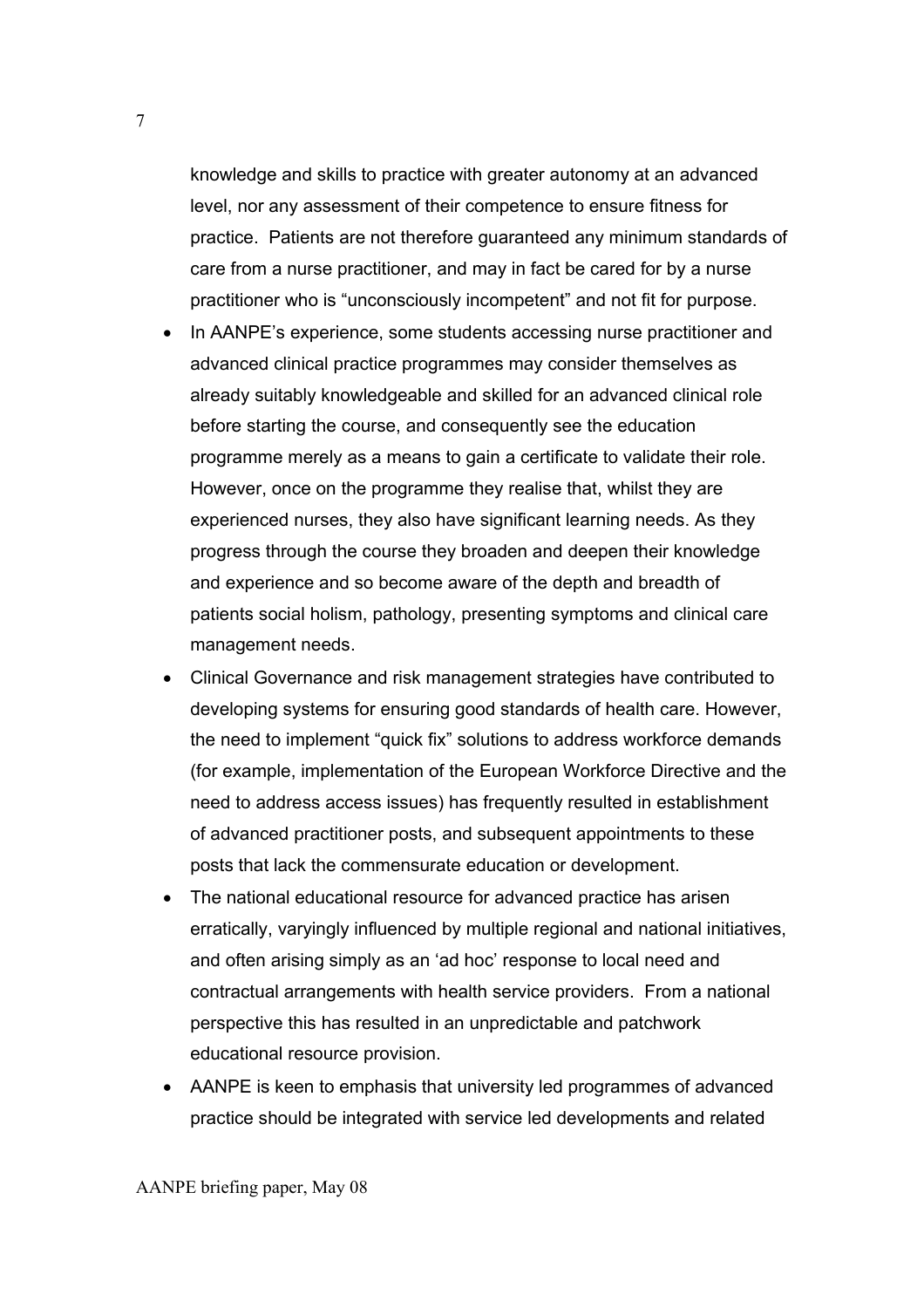workforce planning, this inclusive of national and local protocols and clinical pathways. However, service commissioning for advanced practice education and workforce is generally erratic and ineffective – and is an issue that requires national attention from the Department of Health. AANPE acknowledges that workforce planning and planned commissioning places a burden of responsibility on service employers to commit long-term to advanced practice developments, and to the practice infrastructure, teaching and coaching required to maintain standards. Thus AANPE believes that commitment should be in collaboration with university providers, and that these collaborations should embrace not only the training programmes but also the collateral research and evaluation of advanced practice impact on patient outcome.

- Today many universities that are involved in health care education also offer some form of modular, undergraduate or post graduate programme on advanced clinical education. However the 'clinical' skills (both level and content) taught within many of these programmes vary considerably and there is no national requirement for clinical competence to be assessed as part of an 'advanced practice' programme to ensure that graduates are 'fit for practice'.
- Finally, many of the AANPE's membership report concern over the lack of national regulation of advanced practice. A specific outcome and example of this is highlighted when students are discontinued from programmes (due to inability to achieve the required level of clinical competence), and yet continue to work in their 'advanced' role with the title 'nurse practitioner', thus posing significant public protection issues.

### **Future options for regulation of advanced practice:**

AANPE is strongly in favour of a future model of clinically based university education (and subsequent professional regulation) that is founded on a consistent and nationally agreed advanced practice competency framework. That framework should enable university education providers in the design and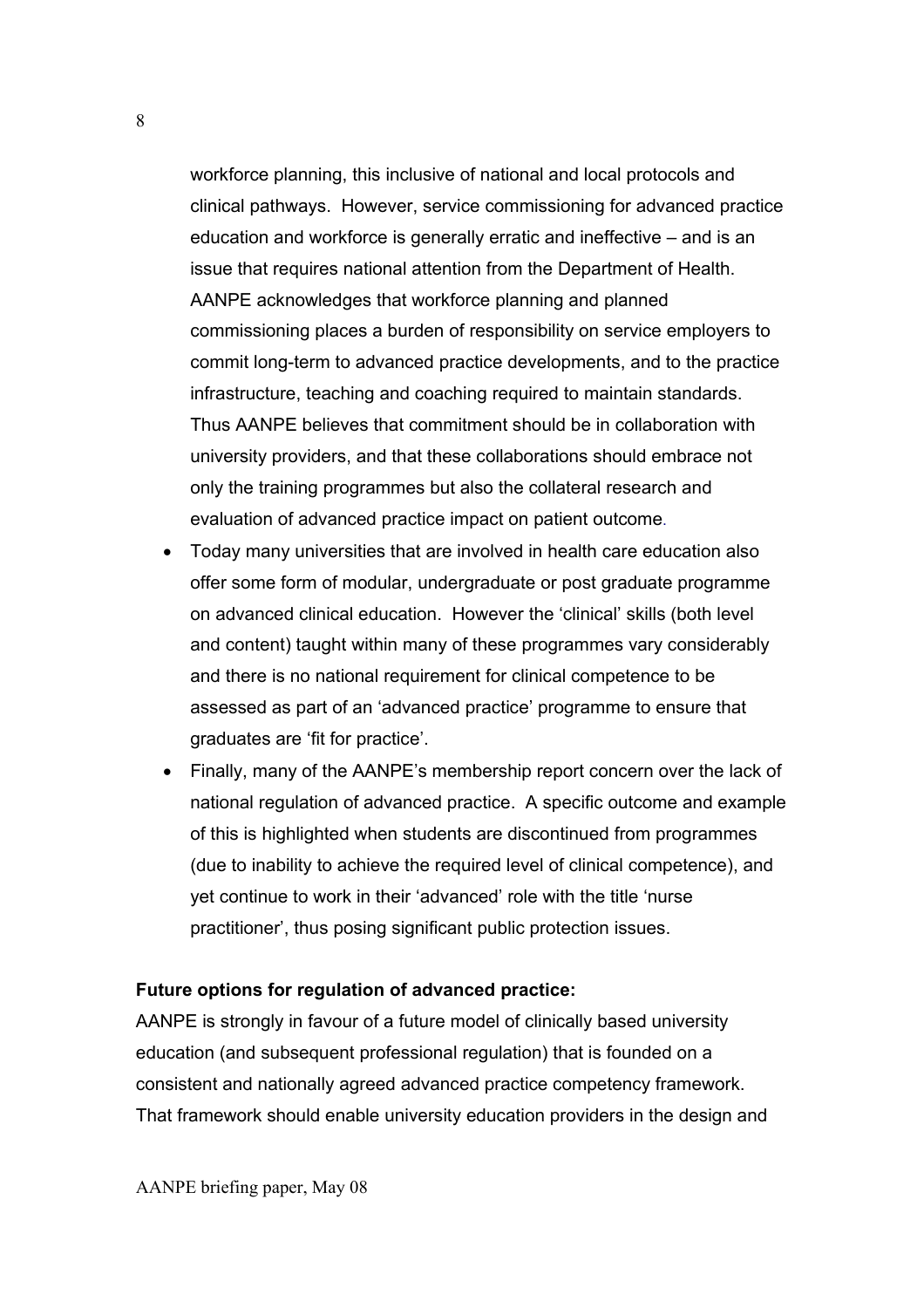delivery of high quality undergraduate and post-graduate programmes of clinical education that produce safe, and clinically consistent advanced practitioners. AANPE does not support an introduction of a standardised national curriculum for advanced practice as that would restrict the curriculum flexibility and innovation needed to meet diverse professional needs, service and commissioning needs, demographic needs, and most importantly, patient needs

AANPE can foresee that there are a number of options available for regulation of advanced practice in the UK.

- **OPTION 1.** Do nothing but anticipate that a prospective more rigorous revalidation processes will address issues of lack of competence and lead to employers supporting appropriate Continuing Professional Development (CPD) for advanced practitioners
- **OPTION 2.** Adopt a nationally agreed competency framework and rely on commissioners and/or external quality assurance reviewers to ensure employers have suitably competent professionals.To support this, specific detailed guidance on advanced practice and its associated practice standards would be required to be developed and disseminated to all service providers and employers so that they are clear what is expected by regulators, professional groups and the Department of Health
- **OPTION 3.** Adopt a nationally agreed competency framework and institute a voluntary public register of advanced practitioners and recommend that service providers and employers should only employ advanced practitioners who are on the voluntary register
- **OPTION 4.** Adopt a nationally agreed competency framework and enable regulation through the health professionals respective professional bodies via credentialing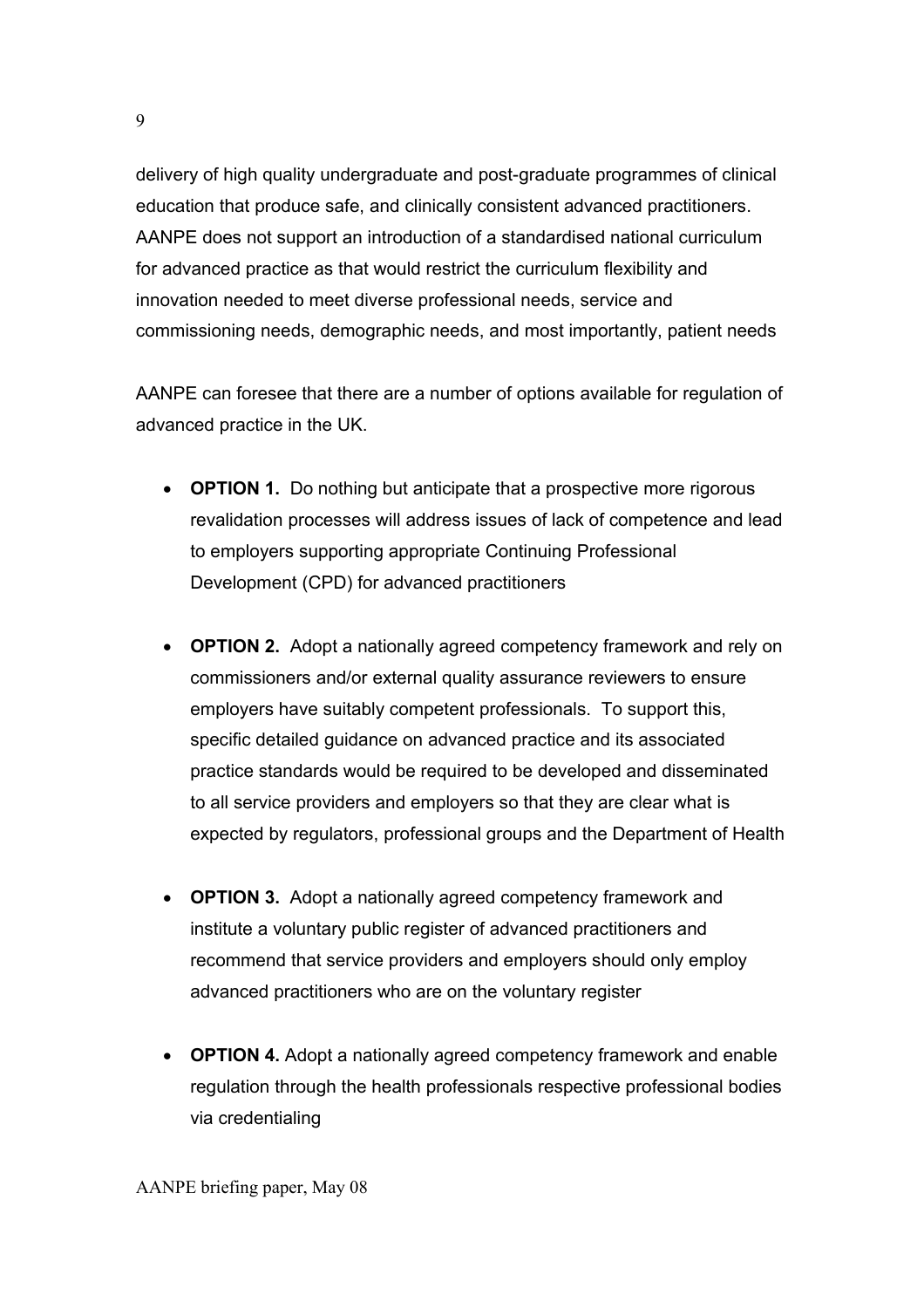- **OPTION 5.** Adopt a nationally agreed competency framework and introduce statutory regulation stipulating advanced practice title protection through registration for individual professional groups via the health professionals "parent" regulatory agency
- **OPTION 6.** Adopt a nationally agreed competency framework and introduce statutory regulation stipulating advanced practice title protection through registration for all health professionals working at advanced level through one regulatory agency.

AANPE would not support the adoption of Option 1, 2 or 3. Rather **AANPE would support adoption of Options 4, 5 or 6 as the only outcomes that would result in a robust, future-proof regulatory process that enables and agrees a UK wide consensus on a competency framework and standard for advanced practice as benchmark measure AND ensures UK-wide adoption across all employment settings engaged in health care delivery.** 

**AANPE recommend that the NMC standard for advanced nurse practitioners is used as the basis for determining an advanced practice standard that applies across all health professionals.** 

Whatever the outcome, AANPE requests that this is decided and implemented in full collaboration with the UK universities that will be implementing programmes of clinical educational and training for advanced practitioners in collaboration with service providers.

AANPE thanks the group for the opportunity to present this paper to inform the group's activities and will be pleased to respond in more depth to any of the points raised in this brief report if that would assess the decision-making process.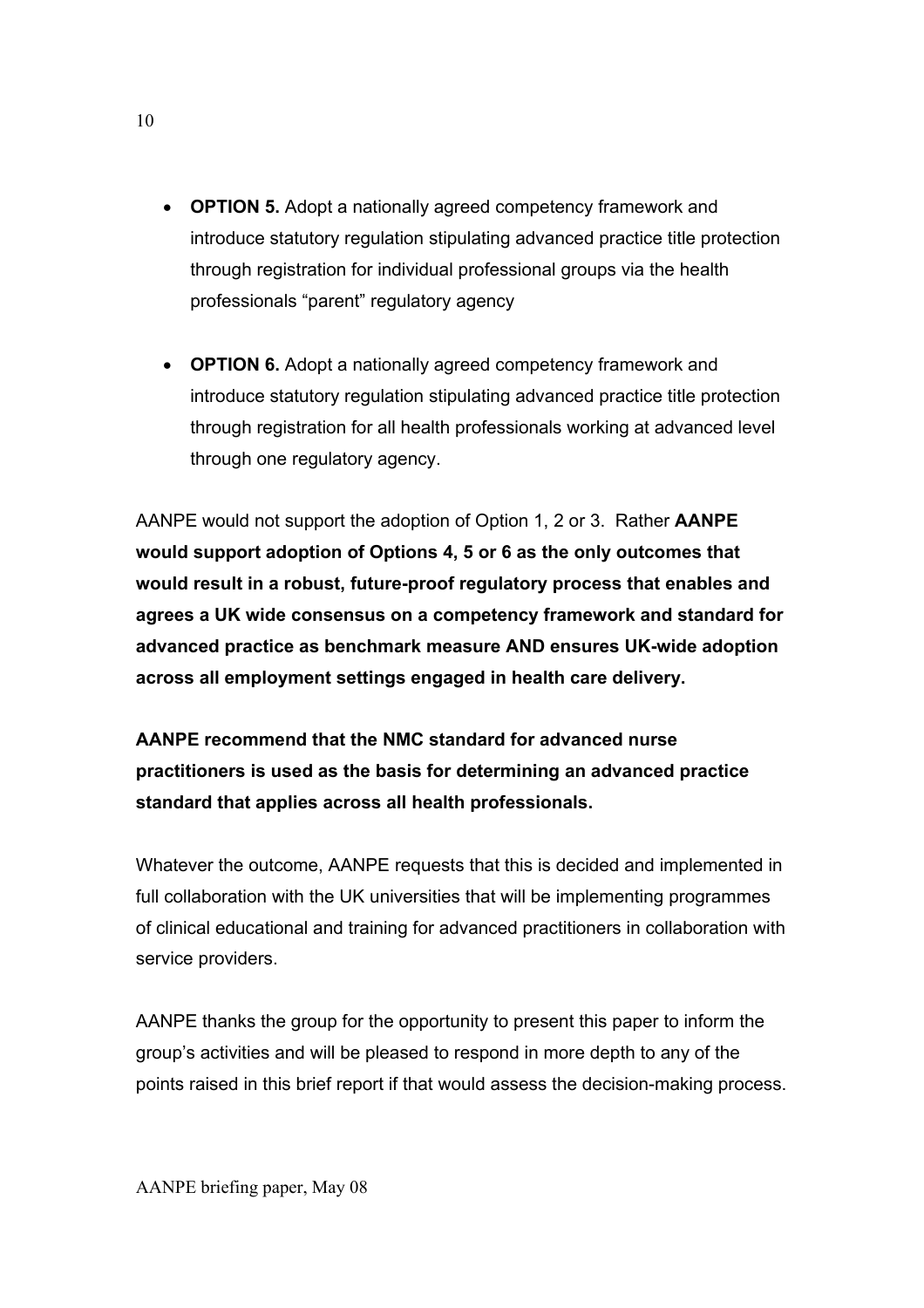### **References:**

Hamric, A. B. and Spross, J. A. (1989) *The clinical nurse specialist in theory and practice.*  Philadelphia: W. B. Saunders.

Department of Health (2004) The NHS Knowledge and Skills Framework (NHS KSF) and the development review process London: HMSO

Manton, J. (1971) *Sister Dora: The Life of Dorothy Pattison.*  London: Methuen.

Nursing and Midwifery Council (2006b) Definition of Advanced Nursing Practice NMC: London

Peplau, H. E. (1965) Specialisation in professional nursing. *Nursing Science,* 3(8): 268-287.

Scottish Executive Health Department: Workforce Directorate (2006) *Consultation Paper on Proposed Career* Framework [Internet]. Available from: http://www.workinginhealth.org/wih/1519.239.718.html [Accessed 29 February 2008]

Skills for Health (2006) *Career Framework* [Internet]. Bristol, Skills for Health. Available from: http://www.skillsforhealth.org.uk/page/career-framework [Accessed 1 February 2008].

Stilwell, B. (1988) Patients' attitudes to a highly developed extended role: the nurse practitioner. *Recent Advances in Nursing,* 21: 82-100.

Stilwell, B., Greenfield, S., Drury, M., Hull, F. M. (1987) A nurse practitioner in general practice: working styles and pattern of consultation. *Journal of the Royal College of General Practitioners,* 37(297): 154-157.

Storr, G. (1988) The clinical nurse specialist: from the outside looking in. *Journal of Advanced Nursing,* 13(2): 265-272.